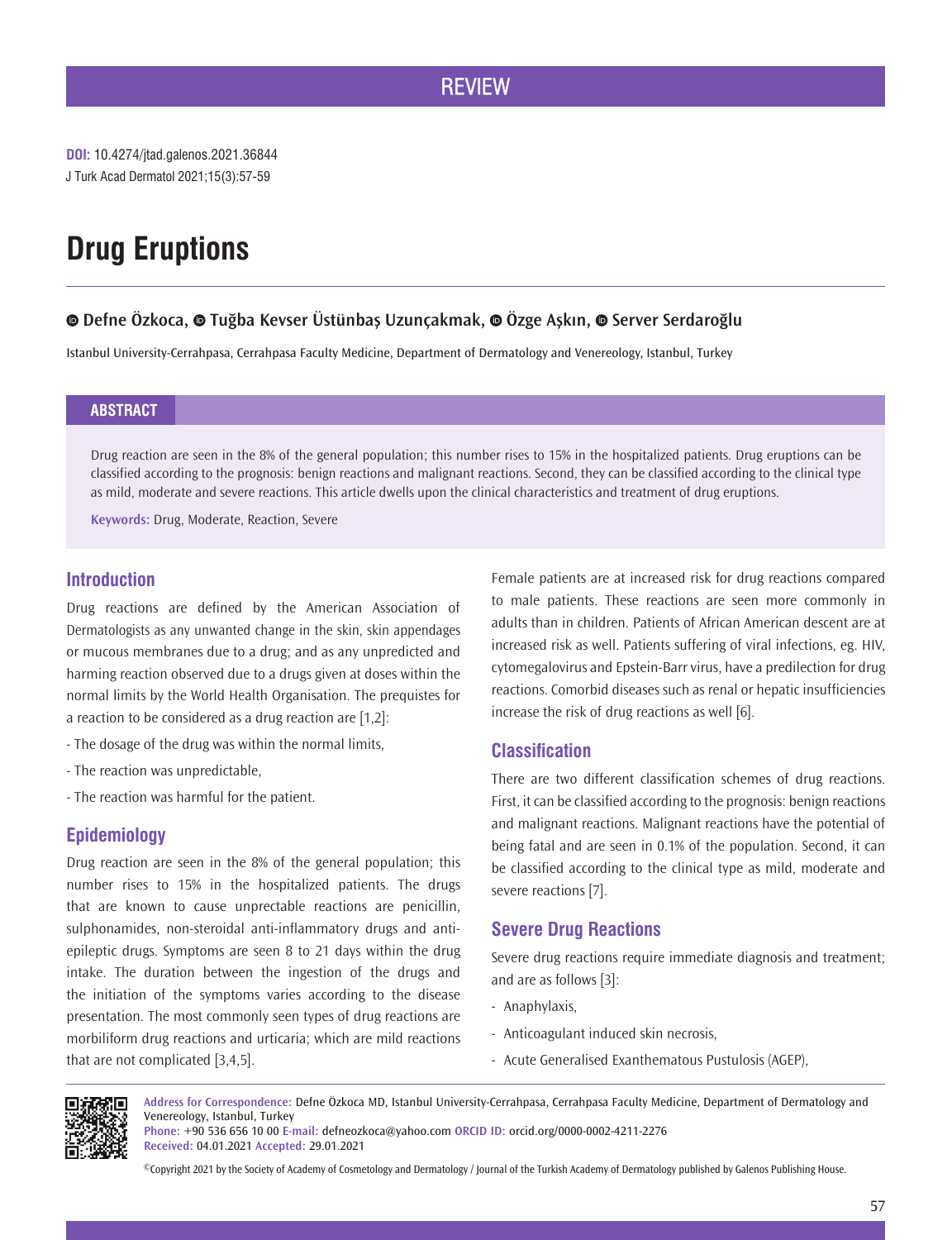- Drug Induced Hypersensitivity syndrome [drug rash with eosinophilia and systemic symptoms (DRESS)],

- Generalised bullous fixed drug eruption,
- Steven-Johnson syndrome (SJS),
- Toxic epidermal necrolysis (TEN).

Symptoms suggestive of severe drug reactions are [3]:

- Fever,
- Facial edema,
- Lymphadenopathy,
- Bullous lesions,
- Pustuler lesions,
- Nikolsky positivity,
- Mucosal involvement,
- Systemic signs and symptoms,

- Peripheral eosinophilia, atypical lymphocytosis, increase in liver function test, increased creatinine in the laboratory work-out.

# **Duration**

The time interval between the initiation of drug intake and the appearance of lesions differs according to the type of reaction. The earliest are urticaria or angioedema, which ocur within minutes to hours. AGEP occurs in less than four days. Exanthematous drug reactions ocur within 4 to 14 days. SJS or TEN ocur in 7 to 21 days. The latest reaction is DRESS, which ocurs in 15 to 40 days [5].

# **Mild (Non-complicated) Reactions**

#### **1. Urticaria and/or Angioedema**

These reactions ocur within minutes to hours. The most common culprit drugs for urticaria are antibiotics such as penicilin, cephalosporins, sulphonamides and minocycline. Monoclonal antibodies, non-steroidal anitiinflammatory drugs and radiocontrast media may also cause urticaria or angioedema. Furthermore, aspirin or non-steroidal anti-inflamatory drugs may cause acute urticarial attacks in patients with chronic urticaria. Angioedema is frequently caused by penicilin, radiocontrast media, angiotensin converting enzyme inhibitors, non-steroidal anti-inflammatory drugs and monoclonal antibodies. H1 receptor antagonist antihistamines are used in the treatment of urticaria or angioedema along with the cessation of the culprit drugs [3].

#### **2. Exanthematous Drug Eruption**

Exanthematous drug reactions are also known as morbiliform drug reactions or maculopapuler drug reactions. This is the most frequently seen presentation of drug eruptions. It is seen within 7-14 days of the drug intake; this time interval decreases in the

following exposures. The high risk drugs are aminopenicillin, cephalosporines, sulphonamides, allopurinol and aromatic anticonvulsants. The eruption starts at the trunks and upper extremities; is maculopapular and urticarial in character. It has symmetrical distribution. Mucosal involvement is not seen. Pruritus may be occasionaly seen. The differential diagnoses are viral exanthems in children. The symptoms cease without complication in a couple of weeks after the culprit drug is stopped. Supportive treatment is usually necessary: topical steroid formulations and oral antihistamines. Systemic streoid treatment may be necessary in recalcitrant cases [3].

#### **3. Fixed Drug Eruption**

Fixed drug eruption is seen a couple of days after the intake of the culprit drug. The recurrent attacks ocur within 24 hours. Clinically, one or more oval/circular erythematous and edematous macule with distinct borders are seen. Vesicles, bullae or erosions may be present as well. Lips, face, hands, feet and the genital region are the most frequent locations. The lesions ocur at the same locations in each attack; new locations may be added in recurrent attacks. The lesions fade away within several days, leaving post-inflammatory hyperpigmentation. The most frequent culprits are antibiotics (sulphonamides, tetracyclins, betalactams, flouroquinolones, macrolides), non-steroidal anti-inflammatory drugs, asetaminophen, aspirin, barbiturates, dapsone, protonpump inhibitors and azole antifungals. Generalised bullous fixed drug eruption should be considered in patients with multiple lesions; and the prognosis is determined according to the extent of epidermal detachment. The treatment is composed of the cessation of the culprit drugs and topical steroid preperations [3].

# **Potentially Fatal (Complicated) Reactions**

#### **1. AGEP**

AGEP is also known as pustular drug reaction or toxic pustuloderma. It occurs within four days after the ingestion of the culprit drug. It is important to note that, AGEP presents earlier than exanthematous drug eruption. Multiple edematous small (<5 mm) non-follicular sterile pustules are observed on an erythematous base. Burning and pruritus are common; fever frequently accompanies the eruption. The lesions begin at the face and intertriginous areas; and distrubute witihin hours. Facial and acral edema may also be observed. Neutrophilic leukocytosis, mild eosinophilia, increased liver and renal function test and hypocalcemia are observed on the lab work-out. Subcorneal spongioform pustules are seen in the histopathology. The most frequent causes are antibiotics (aminopenicillins, sephalosporins, clindamycin, sulphonamides, metranidazole), calcium canal blockers (especially diltiazem), hydroxychloroquine, non-steroidal anti-inflammatory drugs,